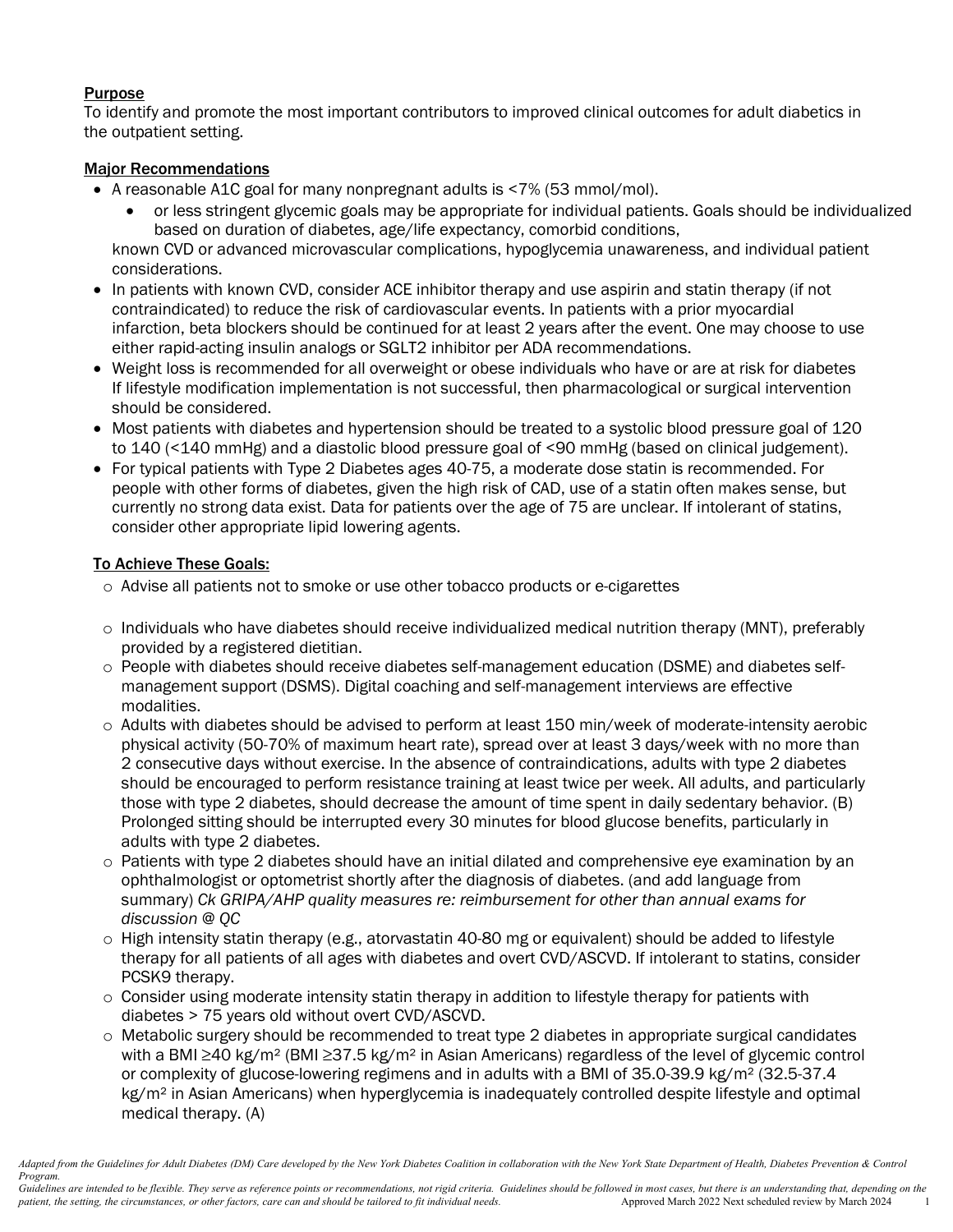In patients with known CVD, use aspirin and statin therapy (if not contraindicated) to reduce the risk of cardiovascular events.

- $\circ$  Metformin, if not contraindicated and if tolerated, is the preferred initial pharmacological agent for type 2 diabetes. Alternate therapy, intensification of therapy or when to begin with combination therapy is well described in treatment algorithms written by the ADA or AACE.
- $\circ$  The value of continuous blood glucose monitoring is expanding and should be considered in appropriate patients. When used properly, real-time CGM in conjunction with intensive insulin regimens is a useful tool to lower HbA1C levels in adults with type 1 diabetes who are not meeting glycemic targets.
- o Real-time CGM may be a useful tool in those with hypoglycemia unawareness or frequent hypoglycemic episodes.
- $\circ$  Real-time CGM should be used as close to daily as possible for maximal benefit.
- $\circ$  Sensor-augmented pump therapy with automatic low-glucose suspend can be considered for adults with type 1 diabetes at high risk for hypoglycemia to prevent episodes of hypoglycemia and reduce their severity.

# Other Recommendations

- Either an ACE inhibitor or ARB is suggested for the treatment of the nonpregnant patient with modestly elevated urinary albumin excretion (30–299 mg/day) and is recommended for those with urinary albumin excretion >300 mg/day. Optimize glucose and blood pressure control to reduce the risk or slow the progression of nephropathy and retinopathy.
- At least once a year, assess urinary albumin (e.g., spot UACR) and (eGFR in patients with type 1 diabetes with a duration of ≥ 5 years, in all patient with type 2 diabetes, and in all patients with comorbid hypertension. In patients with established nephropathy there should be periodic assessment.
- Eye examinations for type 1 and type 2 diabetic patients should be repeated annually by an ophthalmologist or optometrist. Less frequent exams (up to every two 2 years) may be considered following one or more normal eye exams. Examinations will be required more frequently if retinopathy is progressing.
- Most people with type 1 diabetes should be treated with multiple dose insulin injections (three to four injections per day of basal and prandial insulin) or continuous subcutaneous insulin infusion (CSII) using insulin analogs to reduce hypoglycemic risk. Appropriate use of self-blood glucose testing in patients receiving basal bolus insulin therapy should be encouraged. Selection of an appropriate basal insulin needs to be made by the provider since they may not all be equivalent, including different rates of hypoglycemia.
- Insulin-treated patients with hypoglycemia unawareness or an episode of severe hypoglycemia should be advised to raise their glycemic targets to strictly avoid further hypoglycemia for at least several weeks, to partially reverse hypoglycemia unawareness, and to reduce risk of future episodes. If this fails, real time blood glucose monitoring is advisable. Real time CGM is advisable and in additional consideration should be given to addressing glycemic targets.
- Treatment for hypertension should include drug classes demonstrated to reduce cardiovascular events in patients with diabetes (ACE inhibitors, angiotensin receptor blockers, thiazide-like diuretics, or dihydropyridine calcium channel blockers). Multiple drug therapy is generally required to achieve blood pressure targets (but not a combination of ACE inhibitors and angiotensin receptor blockers). An ACE inhibitor or angiotensin receptor blocker, at the maximum tolerated dose indicated for blood pressure treatment, is the recommended first-line treatment for hypertension in patients with diabetes and urinary albumin-to-creatinine ratio 300 mg/g creatinine or 30-299 mg/g creatinine. If one class is not tolerated, the other should be substituted.
- In addition to routinely recommended vaccinations for children and adults with diabetes, all adults and children (who meet FDA and CDC recommended age requirements) should be vaccinated for the prevention of COVID-19.
- In patients with type 2 diabetes, a glucagon-like peptide 1 receptor agonist is preferred to insulin when possible.
- If insulin is used, combination therapy with a glucagon-like peptide receptor agonist is recommended for greater efficacy and durability of treatment effect.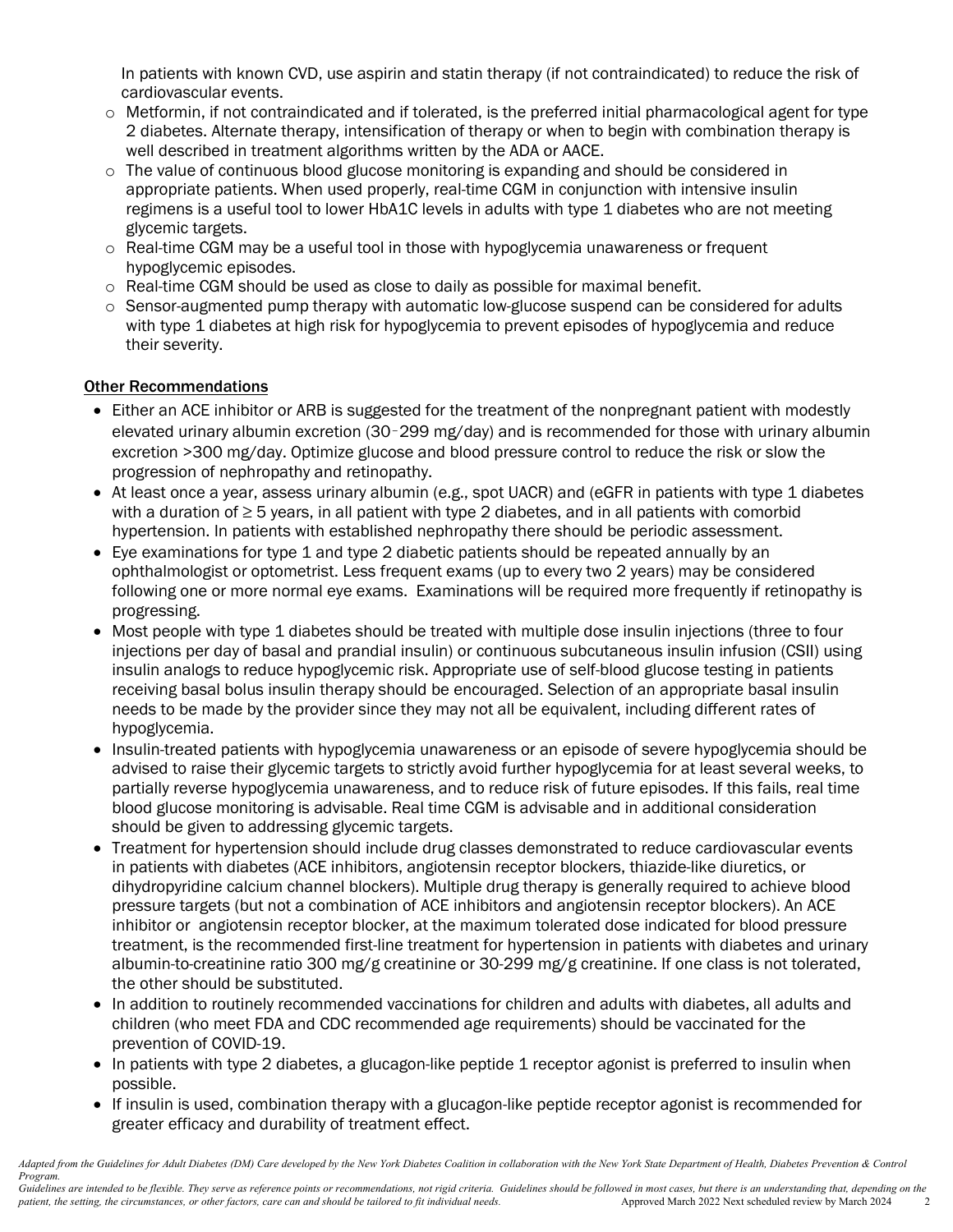• Patients should be referred to a nephrologist for evaluation if they have an eGFR <30 mL/min/1.73m2 or for uncertainty about the etiology of kidney disease, or difficult management issues, or rapidly progressing kidney disease.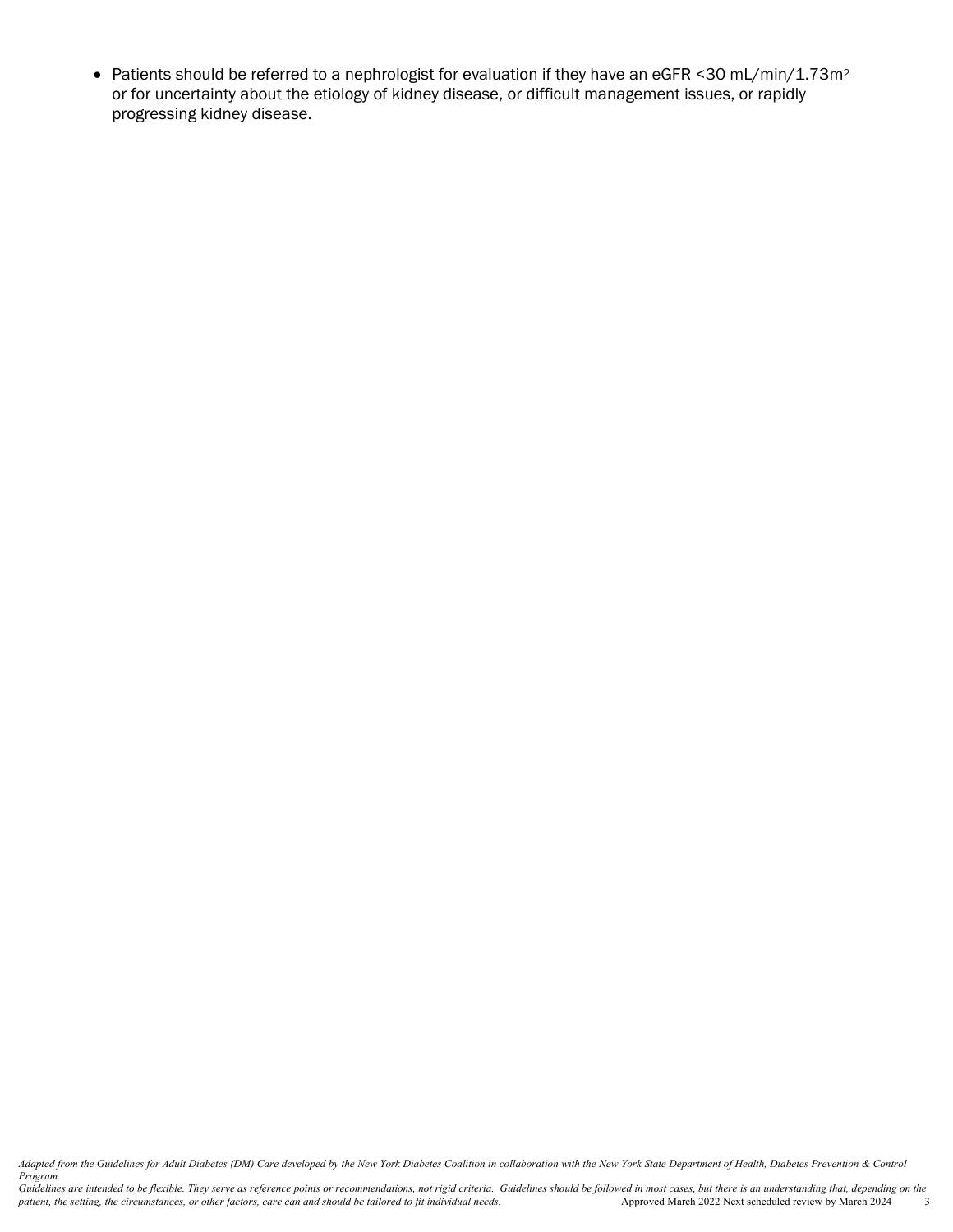## Measures Commonly Used by National Organizations

- Hemoglobin A1c Poor Control: Percentage of patients 18-75 years of age who had hemoglobin A1c > 9.0% during the measurement period (MIPS) OR Percentage of patients aged 18 -75 years with diabetes mellitus who had most recent hemoglobin A1c greater than 9.0%
- High Blood Pressure Control: Percentage of patients aged 18 through 75 years with diabetes mellitus who had most recent blood pressure in control (less than 140/90 mmHg)

#### **High Risk Populations/Disparities**

- Type 2 Diabetes develops more frequently in women with prior gestational diabetes melliitus and in certain racial/ethnic groups (African American, Native American, Hispanic/Latino, and Asian American). Women with diabetes are also at great risk of coronary heart disease than men with diabetes.
- Providers should assess social context, including potential food insecurity, housing stability, and financial barriers, and apply that information to treatment decisions.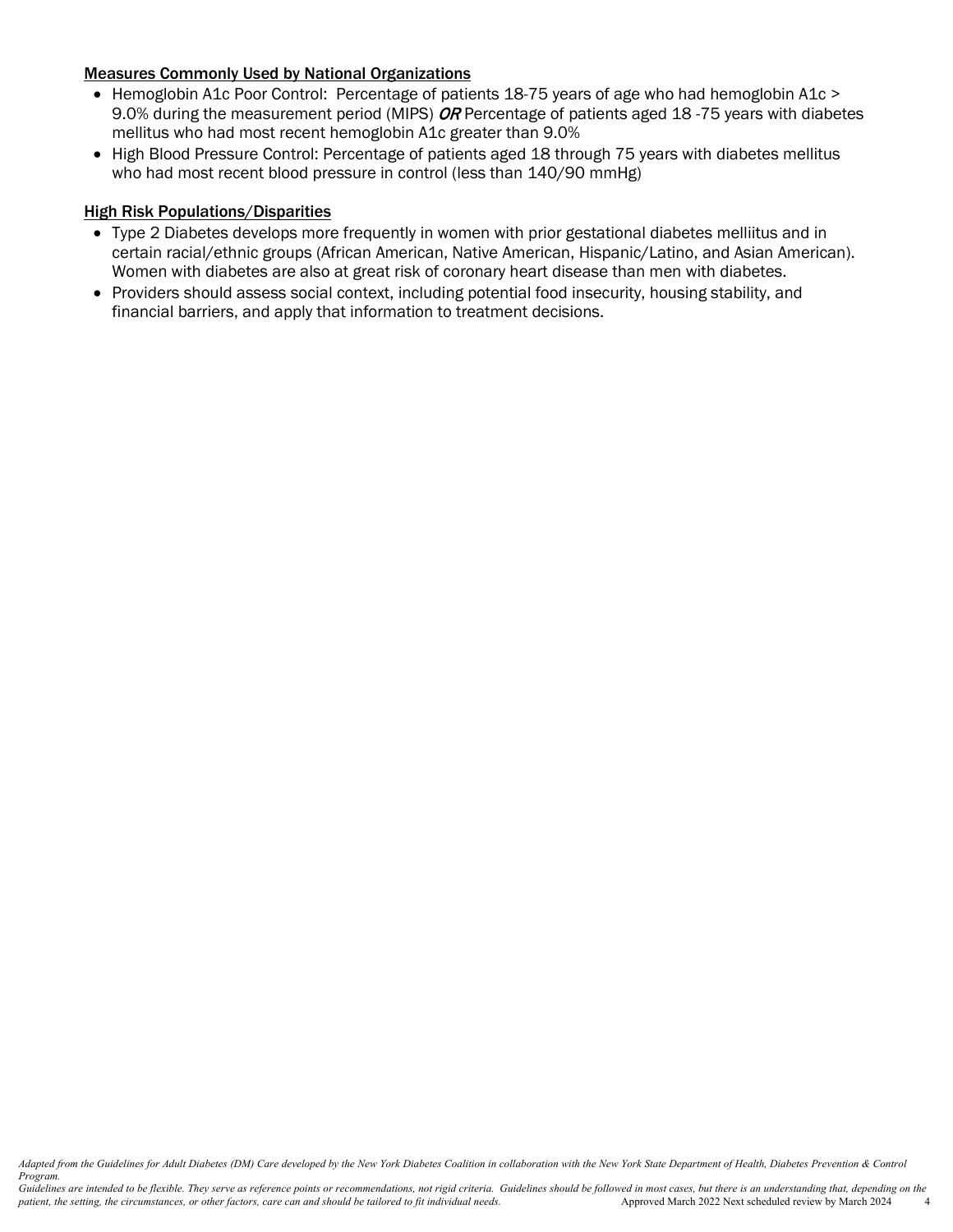| <b>EXAMINATION/TEST</b>                                                                         | <b>FREQUENCY</b>              | <b>GOAL RECOMMENDATION</b>                                                                                                                                                                                                                                                                                                                                                                                        |  |  |  |  |  |
|-------------------------------------------------------------------------------------------------|-------------------------------|-------------------------------------------------------------------------------------------------------------------------------------------------------------------------------------------------------------------------------------------------------------------------------------------------------------------------------------------------------------------------------------------------------------------|--|--|--|--|--|
| <b>HISTORY AND PHYSICAL</b>                                                                     |                               |                                                                                                                                                                                                                                                                                                                                                                                                                   |  |  |  |  |  |
| Blood Pressure (BP)                                                                             | Every visit                   | <140/90 with individual adjustment to lower systolic BP target as appropriate.                                                                                                                                                                                                                                                                                                                                    |  |  |  |  |  |
| Weight & BMI                                                                                    | Every visit                   | Healthy Weight = BMI ≥18.5 and <25 Advise weight management to optimize BMI.                                                                                                                                                                                                                                                                                                                                      |  |  |  |  |  |
| Comprehensive Foot Exam <sup>2</sup>                                                            | At least Annually             | Sensory, visual and vascular inspection, without shoes and socks. Teach protective foot care if<br>sensation is diminished. Refer to podiatrist.                                                                                                                                                                                                                                                                  |  |  |  |  |  |
| Visual Inspection of Feet                                                                       | Every visit                   | Inspect skin for signs of pressure and breakdown to prevent ulceration and infection. Teach<br>protective foot care.                                                                                                                                                                                                                                                                                              |  |  |  |  |  |
| Hypoglycemia Assessment                                                                         | Every visit                   | Ask about symptomatic and asymptomatic hypoglycemia.                                                                                                                                                                                                                                                                                                                                                              |  |  |  |  |  |
| <b>Dilated Retinal Exam</b>                                                                     | Annually                      | Detect retinopathy/refer to eye care professional. May be every 2 yrs. if no retinopathy detected.                                                                                                                                                                                                                                                                                                                |  |  |  |  |  |
| Dental                                                                                          | Every 6 months                | Evaluate teeth and gums. Encourage daily brushing and flossing. Refer to dentist.                                                                                                                                                                                                                                                                                                                                 |  |  |  |  |  |
| <b>LABORATORY</b>                                                                               |                               |                                                                                                                                                                                                                                                                                                                                                                                                                   |  |  |  |  |  |
| A <sub>1</sub> C                                                                                | $2 - 4$ times<br>yearly       | General Goal: <7.0 with individualized goal adjustment to be more or less stringent for individual<br>pts. as appropriate.                                                                                                                                                                                                                                                                                        |  |  |  |  |  |
| <b>Fasting Lipid Profile</b>                                                                    | Annual CVD risk<br>assessment | At the discretion of the physician based on CVD risk.                                                                                                                                                                                                                                                                                                                                                             |  |  |  |  |  |
| Urine albumin-to-creatinine<br>ratio (UACR) & estimated<br>glomerular filtration rate<br>(eGFR) | At least annually             | Assess urinary albumin (e.g., spot urine albumin-to-creatinine ratio [UACR] <sup>6</sup> & estimated glomerular<br>filtration rate) in patients with type1 diabetes duration of $\geq$ 5 yrs. & in all patients with type 2<br>diabetes and in all patients with comorbid hypertension.                                                                                                                           |  |  |  |  |  |
| <b>IMMUNIZATIONS</b>                                                                            |                               |                                                                                                                                                                                                                                                                                                                                                                                                                   |  |  |  |  |  |
| Flu Vaccine                                                                                     | Annually                      |                                                                                                                                                                                                                                                                                                                                                                                                                   |  |  |  |  |  |
| Pneumococcal Vaccine                                                                            | Initial/<br>Follow-up         | Administer pneumococcal polysaccharide vaccine 23 (PPSV23) to all patients with diabetes ≥2 yrs.<br>of age. Adults who are immunocompetent and aged 65 years of age or order should receive 13-<br>valent pneumococcal conjugate vaccine (PCV13) followed by 23-valent pneumococcal<br>polysaccharide vaccine (PPSV23) at least 1 year after PCV 13.                                                              |  |  |  |  |  |
| <b>Hepatitis B Vaccine</b>                                                                      | Initial                       | For unvaccinated adults with diabetes <60 years ASAP after diabetes diagnosis & should also be                                                                                                                                                                                                                                                                                                                    |  |  |  |  |  |
|                                                                                                 |                               | given to adults diagnosed with diabetes in the past. For unvaccinated adults with diabetes >60<br>years, vaccinate at discretion of health care provider.                                                                                                                                                                                                                                                         |  |  |  |  |  |
| <b>COUNSELING AND RISK REDUCTION</b>                                                            |                               |                                                                                                                                                                                                                                                                                                                                                                                                                   |  |  |  |  |  |
| Alcohol and Tobacco Use                                                                         | Annually/<br>Periodically     | Assess alcohol use and smoking status, advise pts. to quit.                                                                                                                                                                                                                                                                                                                                                       |  |  |  |  |  |
| Psychosocial Adjustment                                                                         | Annually/<br>Periodically     | Suggest support groups/counsel Assess for depression or other mood disorder.                                                                                                                                                                                                                                                                                                                                      |  |  |  |  |  |
| <b>Sexual Functioning</b>                                                                       | Annually/<br>Periodically     | Discuss function and therapy options with both male and female pts.                                                                                                                                                                                                                                                                                                                                               |  |  |  |  |  |
| Preconception                                                                                   | Initial/<br>Periodically      | Preconception counseling should address the importance of glycemic control as close to normal as<br>is safely possible, ideally A1C <6.5% (48 mmol/mol) to reduce the risk of congenital anomalies.<br>Evaluate medications. Statins, ACE, ARBs and most noninsulin therapies contraindicated prior to<br>and during pregnancy.                                                                                   |  |  |  |  |  |
| <b>Diabetes During Pregnancy</b>                                                                | Initial/<br>Periodically      | For pregnant women with type 1 or type 2 DM, an A1C of <6% is recommended if it can be achieved<br>without excessive hypoglycemia. Evaluate medications. Statins, ACE, ARBs and most noninsulin<br>therapies contraindicated prior to and during pregnancy. Comprehensive eye exam during 1st<br>trimester. Refer to high risk program.                                                                           |  |  |  |  |  |
| Aspirin Therapy                                                                                 | Periodically                  | Use aspirin therapy (75-162 mg/day) as a secondary prevention strategy in pts. with DM with a<br>history of CVD.                                                                                                                                                                                                                                                                                                  |  |  |  |  |  |
| <b>Statin Therapy</b>                                                                           | Initial/<br>Periodically      | In addition to lifestyle therapy: 1) all ages with diabetes and /ASCVD should use high intensity<br>statin therapy, 2) 40 - 75 yrs. of age with diabetes, should use moderate intensity statin therapy, 3)<br>>75 yrs. of age with diabetes, statin therapy should be individualized based on risk profile.                                                                                                       |  |  |  |  |  |
| ACE Inhibitor/ARB                                                                               | Periodically                  | An ACE inhibitor or angiotensin receptor blocker, at the maximum tolerated dose indicated for blood<br>pressure treatment, is the recommended first-line treatment for hypertension in patients with<br>diabetes and urinary albumin-to-creatinine ratio ≥300 mg/g creatinine or 30-299 mg/g creatinine. If<br>one class is not tolerated, the other should be substituted. Other agents may also be appropriate. |  |  |  |  |  |

*Continued next page*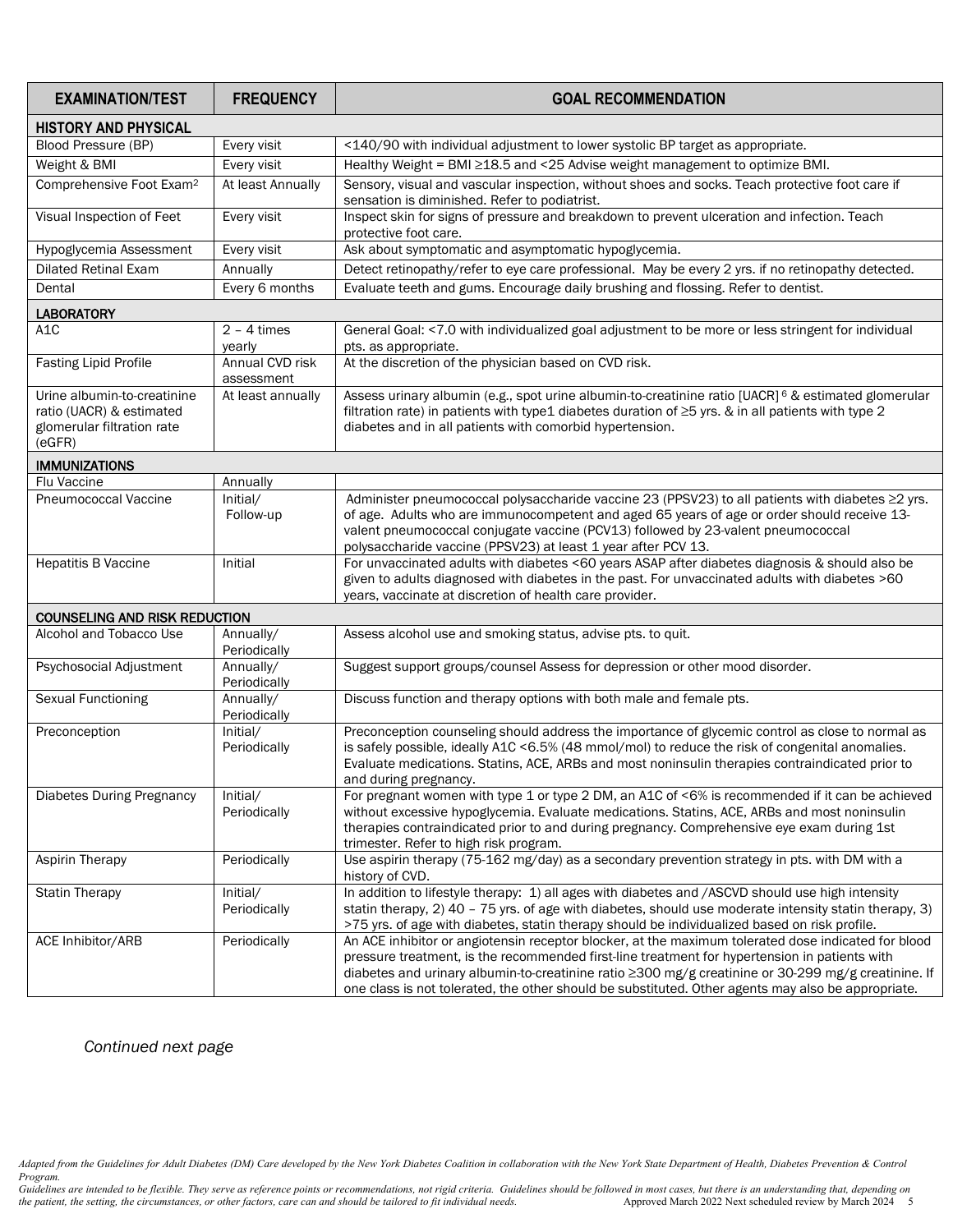| <b>REVIEW SELF-MANAGEMENT SKILLS</b>       |                          |                                                                                                                                                                                                                                                                                                                                                  |  |  |  |  |
|--------------------------------------------|--------------------------|--------------------------------------------------------------------------------------------------------------------------------------------------------------------------------------------------------------------------------------------------------------------------------------------------------------------------------------------------|--|--|--|--|
| Patient and Clinician Jointly<br>Set Goals | Initial/every visit      | Ongoing setting and monitoring of A1C, BP, and lipid goals. Support pts.' behavior change efforts<br>including physical activity; healthy eating; tobacco avoidance; weight management; effective coping;<br>medication management. Refer to DM self-management education (DSME) at diagnosis and as<br>needed.                                  |  |  |  |  |
| <b>Physical Activity</b>                   | Initial/<br>Periodically | Assess and prescribe based on patient's health status.                                                                                                                                                                                                                                                                                           |  |  |  |  |
| Nutrition                                  | Initial/<br>Periodically | If BMI ≥ 25, advise weight management. Asian-American adults of any age have a lower BMI<br>threshold for risk than other ethnic groups with a BMI $\geq$ 23. Assess for alcohol use. Recommend<br>Medical Nutrition Therapy (MNT) as needed.                                                                                                    |  |  |  |  |
| Medication<br>Review/Adherence             | Initial/<br>Periodically | Review current medications and adherence. Adjust medications as indicated to achieve target goals<br>for glucose, BP, and lipids. Assess and address barriers to patient adherence.                                                                                                                                                              |  |  |  |  |
| Self-Monitoring Blood<br>Glucose (SMBG)    | Initial/<br>Periodically | Pt. to monitor glucose as necessary to minimize risk of hyper- and hypoglycemic episodes. Stable<br>type 2 diabetics don't need daily testing. Ongoing assessment of cognitive function is suggested<br>with increased vigilance for hypoglycemia by the clinician, patient, and caregivers if low cognition or<br>declining cognition is found. |  |  |  |  |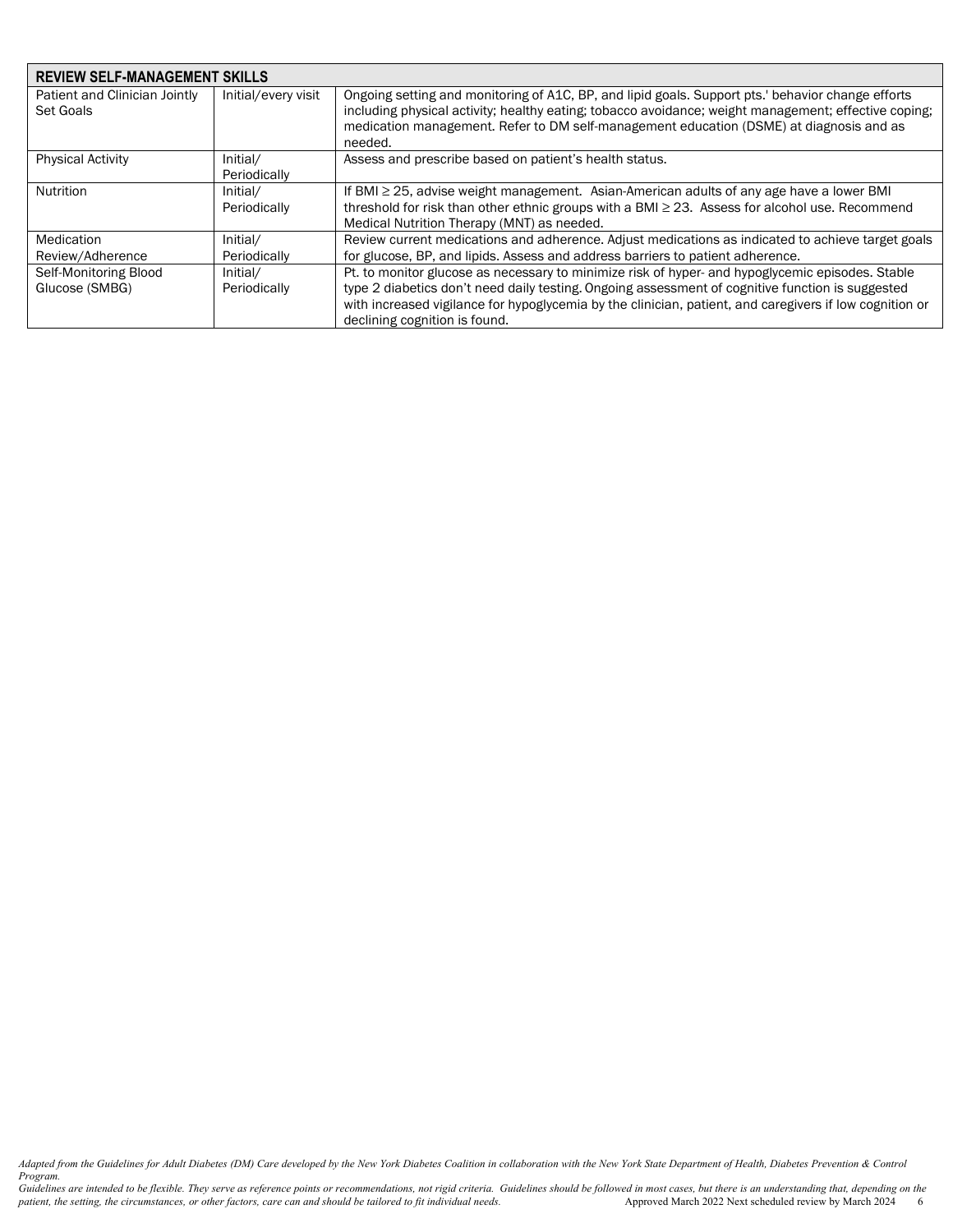| <b>Diabetes Mellitus Flow Sheet</b>                                                            |                                                                 |                                  |                                |                               |
|------------------------------------------------------------------------------------------------|-----------------------------------------------------------------|----------------------------------|--------------------------------|-------------------------------|
| Record visit date at top of column, record test results and/or                                 |                                                                 |                                  |                                |                               |
| service date(s) in spaces below. Check (v) when item                                           |                                                                 |                                  | DOB: _________________________ | Sex: $\Box$ M $\Box$ F        |
| complete; mark with "C" if item is contraindicated; "D" if                                     |                                                                 |                                  | Height: Date Recorded:         |                               |
| patient declined; "R" if referred.                                                             |                                                                 | Other<br><b>Care Clinicians:</b> |                                |                               |
| <b>EXAMINATION/TEST</b>                                                                        | <b>FREQUENCY</b>                                                | <b>VISIT DATE</b>                | <b>VISIT DATE</b><br>$\prime$  | <b>VISIT DATE</b>             |
| <b>Complete History and Physical Exam:</b>                                                     | Initial visit & annually at                                     |                                  |                                |                               |
| (including risk factors, exercise, and diet hx)                                                | discretion of clinician                                         |                                  |                                |                               |
| Blood Pressure Goal: <140/90                                                                   | Every visit                                                     | BP: /                            | BP: /                          | BP: /                         |
| Weight & BMI Goal: BMI ≥18.5 and <25<br>Asian-American adults BMI ≥18.5 and <23                | Every visit                                                     | $Wt$ .:<br>BMI:                  | Wt.:<br>BMI:                   | $Wt$ :<br>BMI:                |
| <b>Comprehensive Foot Exam</b><br>Sensory/monofilament and Pulses                              | Annually                                                        | Sensory/monoflmt<br>Pulses       | Sensory/monoflmt<br>Pulses     | Sensory/monoflmt<br>Pulses    |
| <b>Visual Inspection of Feet</b>                                                               | Every visit                                                     |                                  |                                |                               |
| <b>Dilated Retinal Exam</b>                                                                    | Annually/Biannually*                                            |                                  |                                |                               |
| Dental                                                                                         | Every six months                                                |                                  |                                |                               |
| A1C: General Goal: <7.0*                                                                       | Two to four times yearly*                                       | A1C:                             | A1C:                           | $A1C$ :                       |
| <b>Fasting Lipid Profile</b>                                                                   | At the discretion of the physician<br>based on CVD risk*        |                                  |                                |                               |
| (UACR)*<br>.30 $f \hat{E}$ g alb/mg creatinine is abnormal                                     | At diagnosis and annually                                       | Ratio:                           | Ratio:                         | Ratio:                        |
| eGFR (Calculated from Serum Creatinine)*                                                       | Annually                                                        | eGFR:                            | eGFR:                          | eGFR:                         |
| Flu Vaccine: October 1. March 31                                                               | Annually                                                        |                                  |                                |                               |
| <b>Pneumococcal Vaccine</b>                                                                    | Initial/Follow-up*                                              |                                  |                                |                               |
| <b>Hepatitis B Vaccine</b>                                                                     | Initial                                                         |                                  |                                |                               |
| Discuss High Risk Behaviors: Counsel on                                                        | Every visit: Smoking                                            | Yes<br>No                        | Yes<br>$\Box$ No               | Yes<br>7 No                   |
| smoking cessation and alcohol use                                                              | Alcohol                                                         | Counseled<br>$\Box$ No<br>Yes    | Counseled<br>$\Box$ No<br>Yes  | Counseled<br>$\Box$ No<br>Yes |
|                                                                                                |                                                                 | Counseled                        | Counseled                      | Counseled                     |
| Psychosocial Adjustment: Screen for<br>depression or other mood disorder                       | Annual/Periodically                                             |                                  |                                |                               |
| <b>Discuss Sexual Functioning*</b>                                                             | Annual/Periodically                                             |                                  |                                |                               |
| Discuss Preconception/Pregnancy: Many                                                          | Initial/Periodically*                                           |                                  |                                |                               |
| medications contraindicated*                                                                   |                                                                 |                                  |                                |                               |
| <b>Diabetes Self-Management Education</b><br>(DSME)                                            | Initial visit and at clinician's<br>discretion                  |                                  |                                |                               |
| Self-Management Goal Assessment: Review                                                        | Initial/Periodically                                            | Self-Mgmt. goal:                 | Self-Mgmt. goal:               | Self-Mgmt. goal:              |
| patient's goals for self-management* including<br>dietary needs, physical activity             |                                                                 |                                  |                                |                               |
| <b>Medical Nutrition Therapy (MNT):</b><br>Assess and refer as needed                          | Initial/Periodically                                            |                                  |                                |                               |
| Assessment of Hyper/Hypoglycemia:<br>Review signs, symptoms and treatment.                     | Initial/Periodically                                            |                                  |                                |                               |
| Review self-monitoring blood glucose record                                                    |                                                                 | <b>SMBG</b>                      | <b>SMBG</b>                    | <b>SMBG</b>                   |
| <b>Review Current Medications and Medication</b>                                               | Initial/Periodically                                            | Insulin                          | Insulin                        | Insulin                       |
| Adherence*: Include all medications to control                                                 | Check $(\sqrt{})$ box if currently                              |                                  |                                |                               |
| glucose, blood pressure and lipids, aspirin/anti-<br>platelet agents; ACEIs/ARBs; insulin/oral | prescribed                                                      | Oral hypoglycemic                | Oral hypoglycemic              | Oral hypoglycemic             |
| hypoglycemic agents; statins/lipid control                                                     | Mark "C" if item contraindicated                                | ACEI/ARB                         | ACEI/ARB                       | ACEI/ARB                      |
| agents; over-the-counter, complementary and<br>alternative medicine. Review/adjust medications | Mark "D" if patient declined<br>Mark "A" if medication adjusted | Statin/lipid control             | Statin/lipid control           | Statin/lipid control          |
| as indicated to achieve target goals for glucose,                                              | Mark "X" if medication stopped                                  |                                  |                                |                               |
| blood pressure and lipids.                                                                     |                                                                 | ASA/anti-platelet                | ASA/anti-platelet              | ASA/anti-platelet             |
| <b>Comments:</b> (e.g. assessment of<br>complications, adherence to plan, follow up,           |                                                                 |                                  |                                |                               |
| referrals, etc.)                                                                               |                                                                 |                                  |                                |                               |
| Signature/Initials                                                                             |                                                                 |                                  |                                |                               |

*\*See Guideline Chart on page 3-4 for details and exclusions.*

*Adapted from the Guidelines for Adult Diabetes (DM) Care developed by the New York Diabetes Coalition in collaboration with the New York State Department of Health, Diabetes Prevention & Control Program.*

*Guidelines are intended to be flexible. They serve as reference points or recommendations, not rigid criteria. Guidelines should be followed in most cases, but there is an understanding that, depending on the patient, the setting, the circumstances, or other factors, care can and should be tailored to fit individual needs.* Approved March 2022 Next scheduled review by March 2024 7 and the patient, the setting, the circumst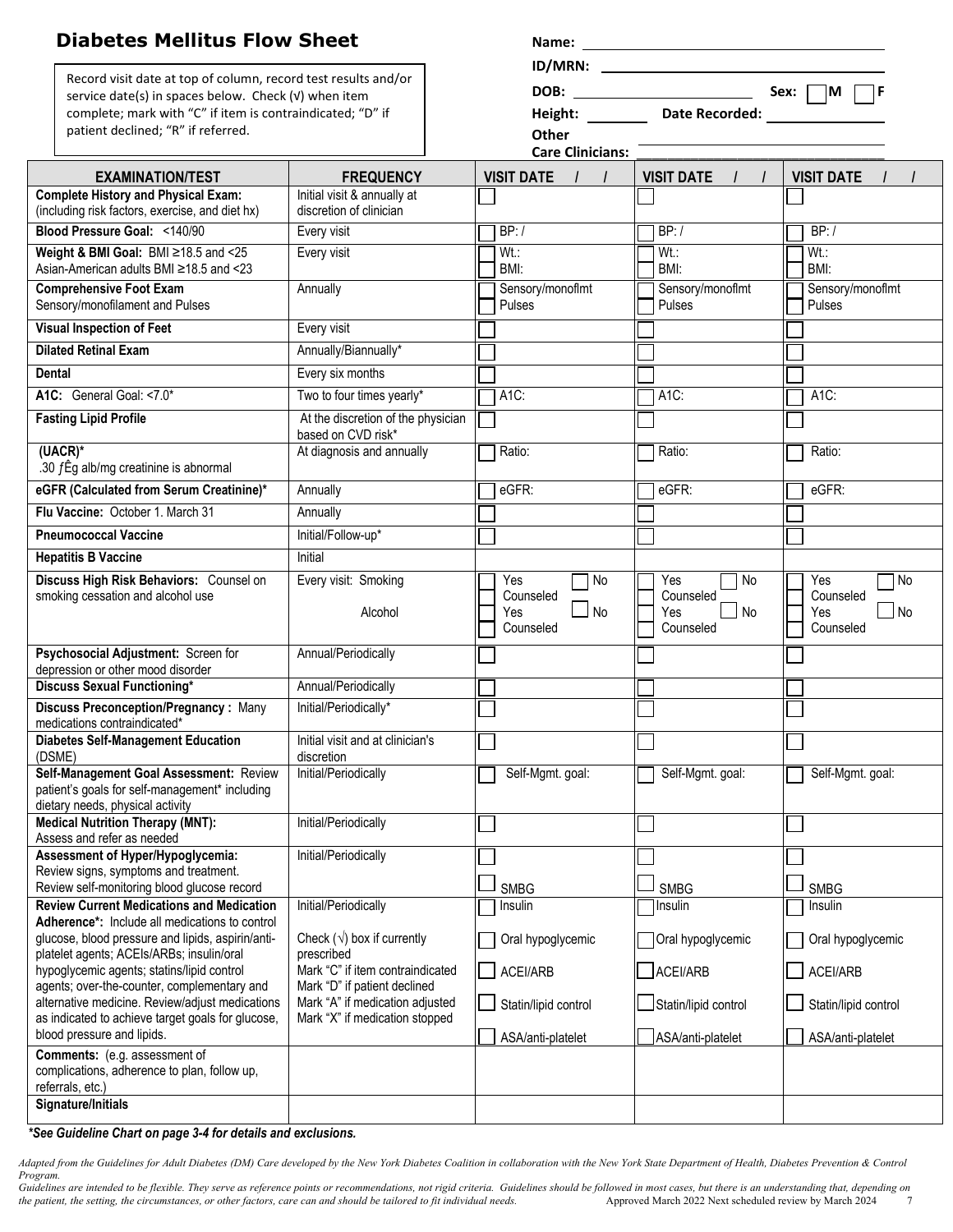# **Adult Diabetes Care**



# Resources for Physicians

## [American Association of Diabetes Educators](http://www.diabeteseducator.org/)

Find a diabetes educator

#### [Centers for Disease Control and Prevention](http://www.cdc.gov/diabetes/)

Diabetes Public Health Resources - tools, news and resources

## Monroe County Medical Society Quality Collaborative Community-wide Guidelines

• [Treating Tobacco Use and Dependence](http://www.mcms.org/community-guidelines) - Provides physicians and other clinicians with the evidence based tools necessary to systematically provide effective treatments in the outpatient setting.

#### National Institute of Diabetes and Digestive and Kidney Health

[UACR and eGFR Calculator](http://nkdep.nih.gov/resources/quick-reference-uacr-gfr.shtml) – Quick reference on UACR and GFR

## National Kidney Foundation

• [Stages of Chronic Kidney Disease](https://www.kidney.org/professionals/kdoqi/guidelines_commentaries) – Provides evidence-based clinical practice guidelines for all stages of chronic kidney disease.

## [New York State Department of Health Diabetes Prevention and Management Toolkit](http://www.health.ny.gov/diseases/conditions/diabetes/toolkit_descriptions.htm)

Tools to help prevent and manage diabetes

# Resources for Patients

## [American Diabetes Association](http://professional.diabetes.org/?utm_source=Offline&utm_medium=Print&utm_content=pro&utm_campaign=DP)

Professional online free resources

• [Order free booklet: Where Do I Begin? Living with Type 2 Diabetes](http://www.ada-ksw.com/order_LWT2D.php) (available in English and Spanish; sample booklet available for viewing after page 7 of the Community-wide Adult Diabetes Care Guideline) – Provides patient information about living with type 2 diabetes and options to enroll in a free year-long program that offers monthly information and support for patients.

## [American Diabetes Association –](http://www.diabetes.org/in-my-community/local-offices/rochester-new-york/) Rochester Office

The ADA Rochester office is committed to educating the public about how to stop diabetes and support those living with the disease. Contact the ADA at (585) 458-3040.

*Adapted from the Guidelines for Adult Diabetes (DM) Care developed by the New York Diabetes Coalition in collaboration with the New York State Department of Health, Diabetes Prevention & Control Program.*

*Guidelines are intended to be flexible. They serve as reference points or recommendations, not rigid criteria. Guidelines should be followed in most cases, but there is an understanding that, depending on the patient, the* the patient, the setting, the circumstances, or other factors, care can and should be tailored to fit individual needs.